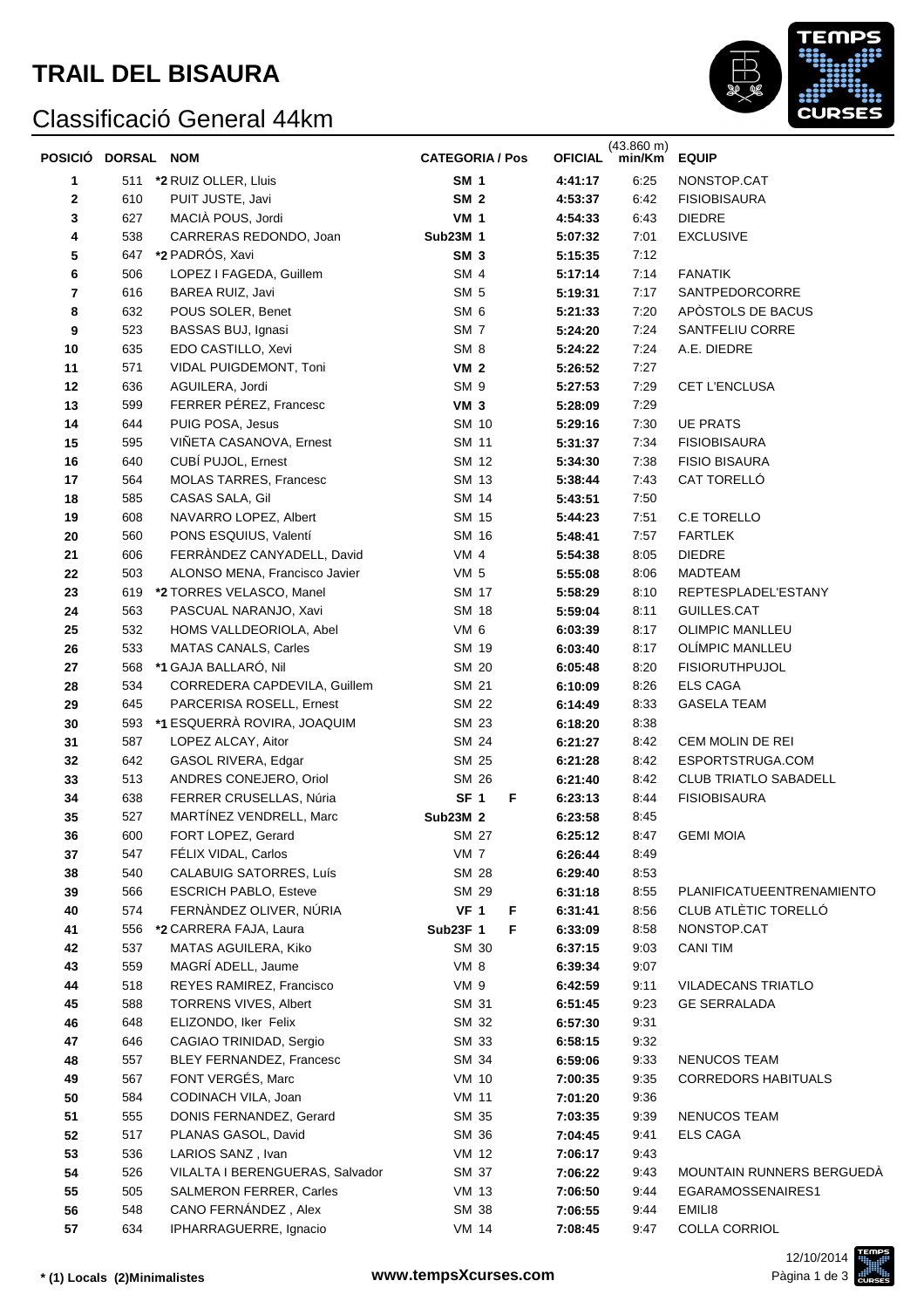# **TRAIL DEL BISAURA**

## Classificació General 44km



| POSICIÓ DORSAL |            | <b>NOM</b>                                        | <b>CATEGORIA / Pos</b>          |   | <b>OFICIAL</b>     | $(43.860 \text{ m})$<br>min/Km | <b>EQUIP</b>                              |
|----------------|------------|---------------------------------------------------|---------------------------------|---|--------------------|--------------------------------|-------------------------------------------|
| 58             | 539        | <b>CALABUIG REIG, Gabriel</b>                     | SM 39                           |   | 7:08:45            | 9:47                           | OSON@CORRE                                |
| 59             | 628        | REDONDO GUARDIOLA, Jose                           | <b>VM 15</b>                    |   | 7:09:51            | 9:48                           | COLLA-CORRIOL                             |
| 60             | 531        | *2 PUIG RICH, Núria                               | VF <sub>2</sub>                 | F | 7:10:05            | 9:48                           | <b>TORBCAT TRAIL</b>                      |
| 61             | 545        | LEIVA VOJKOVIC, Kike                              | <b>VM 16</b>                    |   | 7:12:44            | 9:52                           |                                           |
| 62             | 541        | MANCHO RASTRILLA, Abel                            | SM 40                           |   | 7:12:59            | 9:52                           |                                           |
| 63             | 516        | AGUSTIÑO OTERO, Manel                             | <b>VM 17</b>                    |   | 7:16:17            | 9:57                           | VILADECANS TRIATLÓ                        |
| 64             | 630        | RUIZ JOVER, Toni                                  | <b>VM 18</b>                    |   | 7:16:50            | 9:58                           | CASAB                                     |
| 65             | 542        | KHEDERLARIAN, Armen                               | SM 41                           |   | 7:16:53            | 9:58                           |                                           |
| 66             | 576        | LLINAS INIESTA, Sito                              | SM 42                           |   | 7:17:44            | 9:59                           | <b>DIEDRE</b>                             |
| 67             | 577        | PORTILLO SAU, Marc                                | SM 43                           |   | 7:18:35            | 10:00                          |                                           |
| 68             | 623        | MLYNARZ, Patryk                                   | SM 44                           |   | 7:18:59            | 10:01                          | INDEPENDENT                               |
| 69             | 510        | GIL RAMOS, Marce                                  | VM 19                           |   | 7:20:33            | 10:03                          | VA A SER EL BRASERO                       |
| 70             |            | 614 *1 CARBONELL MERINO, Dani                     | SM 45                           |   | 7:21:52            | 10:04                          | MONTESQUIU                                |
| 71             | 631        | SALA SIDERA, Albert                               | SM 46                           |   | 7:22:52            | 10:06                          |                                           |
| 72             | 570        | SERRANCOLÍ MASFERRER, Gil                         | SM 47                           |   | 7:24:02            | 10:07                          | CE SERRAGRENYADA                          |
| 73             |            | 572 *1 BOTELLO ARMENGOL, Angel                    | <b>SM 48</b>                    |   | 7:24:25            | 10:08                          |                                           |
| 74             | 578        | LÓPEZ ANADÓN, Andreu                              | <b>VM 20</b>                    |   | 7:24:53            | 10:09                          | TALLAFERROS TRAIL TEAM                    |
| 75             | 543        | AJRAM TARES, CINTO                                | SM 49                           |   | 7:25:29            | 10:09                          | <b>ULTRAESPORTS</b>                       |
| 76             | 524        | DE JUAN PAPASEY, Sergio                           | <b>VM 21</b>                    |   | 7:25:30            | 10:09                          |                                           |
| 77             | 622        | PEREZ MARTIN, David                               | SM 50                           |   | 7:28:04            | 10:13                          | <b>IRON MAIDENS</b>                       |
| 78             | 549        | MARTÍNEZ ALTARRIBA, Carlos                        | <b>VM 22</b>                    |   | 7:35:01            | 10:22                          | SLOP.CAT SABADELL                         |
| 79             | 562        | BEAS PIZARRO, Ivan                                | SM 51                           |   | 7:35:01            | 10:22                          | SLOP.CAT SABADELL                         |
| 80             | 561        | FERNANDEZ NAVARRO, Javi                           | SM 52                           |   | 7:36:57            | 10:25                          | RUNNING VIGIA                             |
| 81             |            | 617 *1 SORIANO BLAZQUEZ, David                    | <b>VM 23</b>                    |   | 7:38:39            | 10:27                          | MONTESQUIU                                |
| 82             | 575<br>579 | MORENO CASTILLO, MIRIAM                           | SF <sub>2</sub><br><b>VM 24</b> | F | 7:39:49<br>7:42:41 | 10:29<br>10:33                 | SV SPORTVICIOUS<br>TALLAFERROS TRAIL TEAM |
| 83<br>84       | 615        | COROMINAS I BOSCH, Enric<br>RUBIA BLAZQUEZ, Manel | SM 53                           |   | 7:45:46            | 10:37                          | <b>KOALA'S TEAM</b>                       |
| 85             | 633        | DUQUE RUBIA, Albert                               | SM 54                           |   | 7:45:47            | 10:37                          | <b>KOALA'S TEAM</b>                       |
| 86             | 611        | MARTORELL GENDRA, Xavier                          | <b>VM 25</b>                    |   | 7:45:47            | 10:37                          | <b>KOALAS TEAM</b>                        |
| 87             | 501        | XAMPRÓ, Carles                                    | SM 55                           |   | 7:46:10            | 10:38                          | <b>ELS CAGA</b>                           |
| 88             | 521        | *1 CAMPS BAGET, Xevi                              | SM 56                           |   | 7:46:26            | 10:38                          | <b>BISAURA XTREM TEAM</b>                 |
| 89             | 520        | RAMOS LOPEZ, Miquel                               | VM 26                           |   | 7:49:22            | 10:42                          | SANTFELIUCORRE (CESF)                     |
| 90             | 546        | RODRÍGUEZ MATA, Alberto                           | SM 57                           |   | 7:54:29            | 10:49                          | VILADECANS TRIATLÓ                        |
| 91             | 592        | VILATERSANA FLIX, Xavi                            | SM 58                           |   | 7:54:29            | 10:49                          | VILADECANS TRIATLO                        |
| 92             | 626        | DELGADO SANGLAS, Jordi                            | SM 59                           |   | 7:54:54            | 10:50                          | <b>IMPULS MEDES BIKE</b>                  |
| 93             | 603        | *1 MERCHAN SALCES, David                          | <b>VM 27</b>                    |   | 7:54:55            | 10:50                          | INDEPENDENCIA                             |
| 94             | 550        | ABELEDO SANCHEZ, Placido                          | <b>VM 28</b>                    |   | 7:55:59            | 10:51                          | <b>L'HEXPLORER</b>                        |
| 95             | 530        | BENITEZ MALDONADO, Joan                           | VM 29                           |   | 7:56:00            | 10:51                          | SANTFELIU CORRE                           |
| 96             | 525        | VINUÉ PERULLES, Josep M.                          | <b>VM 30</b>                    |   | 8:00:11            | 10:57                          | RUN2LIVE                                  |
| 97             | 621        | FLIX LANGA, Francesc                              | <b>VM 31</b>                    |   | 8:11:24            | 11:12                          |                                           |
| 98             | 620        | HERNÁNDEZ SIMÓN, Montse                           | VF <sub>3</sub>                 | F | 8:11:25            | 11:12                          |                                           |
| 99             | 649        | ALMELLONES, Yves                                  | VM 32                           |   | 8:18:07            | 11:21                          |                                           |
| 100            | 582        | CASTELLO BATALLA, Isaac                           | SM 60                           |   | 8:24:12            | 11:30                          | TRAMUNTANYA LLANÇA                        |
| 101            | 514        | GONZÀLEZ PÉREZ, Xavier                            | <b>VM 33</b>                    |   | 8:27:12            | 11:34                          | VILADECANS TRIATLO                        |
| 102            | 502        | JAUMEJUAN BERTRAN, Lluís                          | VM 34                           |   | 8:27:50            | 11:35                          | MADTEAM                                   |
| 103            | 529        | CANO ORTEGA, Angel                                | VM 35                           |   | 8:36:30            | 11:47                          | <b>CEP PARETS</b>                         |
| 104            | 590        | ARGEMI MUNCUNILL, Xavier                          | VM 36                           |   | 8:40:00            | 11:51                          | PIRI CEVM                                 |
| 105            | 565        | *1 CAMPS ESQUERRA, Joan                           | SM 61                           |   | 8:47:15            | 12:01                          | <b>BISAURA XTREM TEAM</b>                 |
| 106            | 594        | *1 DEMUNTS JIMENEZ, Judit                         | SF <sub>3</sub>                 | F | 8:47:15            | 12:01                          | ASS.ESP.ST GRAU                           |
| 107            | 528        | FRANCH ANTONELL, Jordi                            | SM 62                           |   | 8:51:30            | 12:07                          | SANTFELIU CORRE                           |
| 108            | 625        | <b>BONFILL TEIXIDOR, Anna</b>                     | SF <sub>4</sub>                 | F | 8:53:43            | 12:10                          | UNIÓ EXCURSIONISTA DE VIC                 |
| 109            | 624        | GALÍ SERRA, Alexandre                             | SM 63                           |   | 8:53:45            | 12:10                          | UNIÓ EXCURSIONISTA DE VIC                 |
| 110            | 629        | FERNÀNDEZ I ROCA, Pau                             | Sub23M 3                        |   | 8:55:55            | 12:13                          |                                           |
| 111            | 553        | QUINTANILLA VALERO, Carme                         | VF 4                            | F | 9:01:31            | 12:21                          |                                           |
| 112            | 554        | QUINTANILLA VALERO, Manel                         | <b>VM 37</b>                    |   | 9:01:31            | 12:21                          |                                           |
| 113            | 639        | DOMENECH MARTINEZ, Aitana                         | SF <sub>5</sub>                 | F | 9:13:23            | 12:37                          | A.E.M.R.B.                                |
| 114            | 507        | *2 SOLANO ROMERA, Pau                             | SM 64                           |   | 9:33:49            | 13:05                          |                                           |